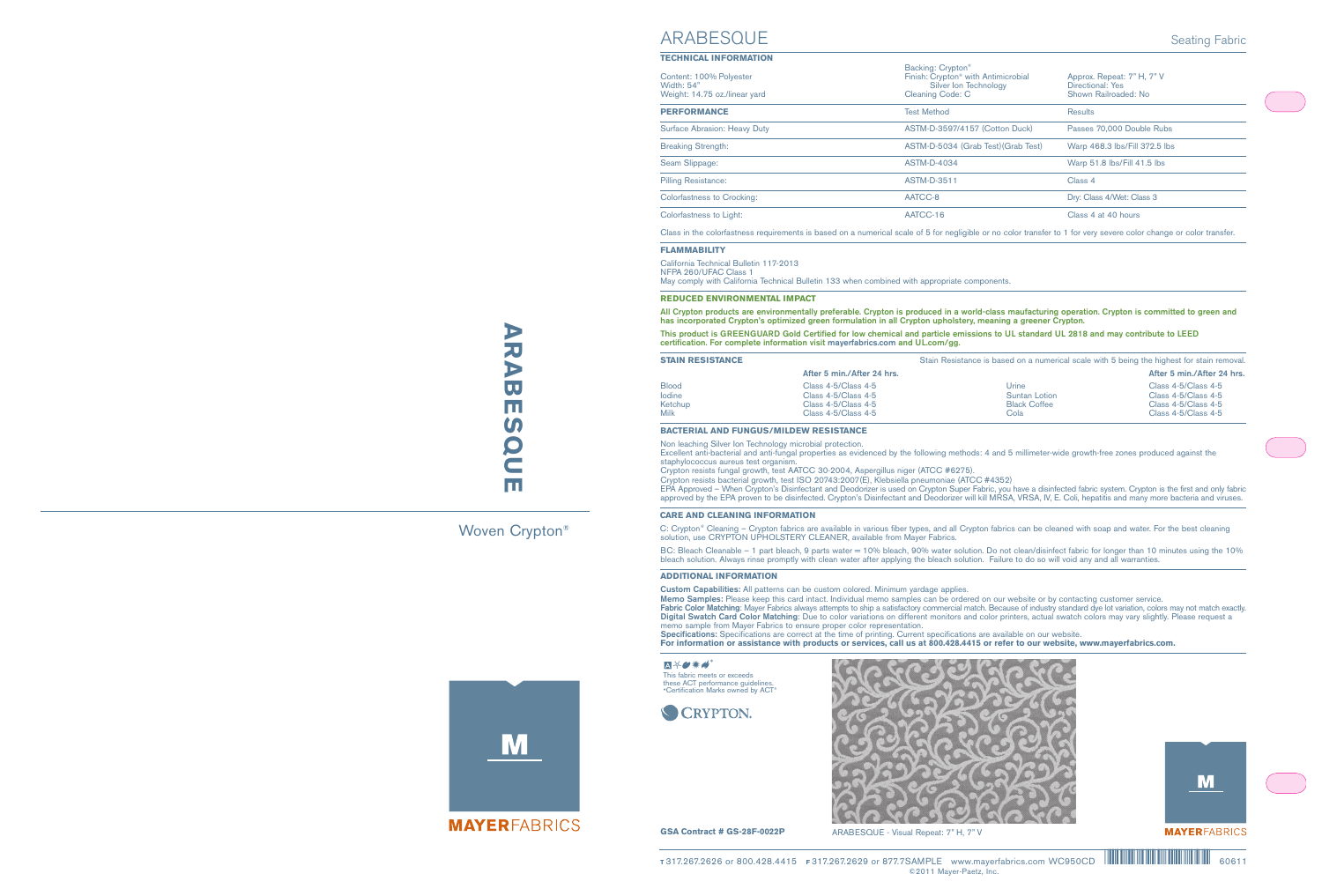## woven Crypton® **ARABESQUEE**

with Antimicrobial Silver Ion Technology **Show Research Research Research Research Research** 







WC950-007 **Vanilla** WC950-003 **Citronella** WC950-009 **Tangerine**









WC950-006 **Platinum** WC950-004 **Indigo** WC950-001 **Brick**











**Application Seating** 

**Content** 100% Polyester

**Width** 54 inches

**Abrasion** Passes 70,000 Double Rubs

**Finish** Crypton® with Antimicrobial Silver Ion Technology

**Reduced Environmental Impact GREENGUARD Gold Certified**

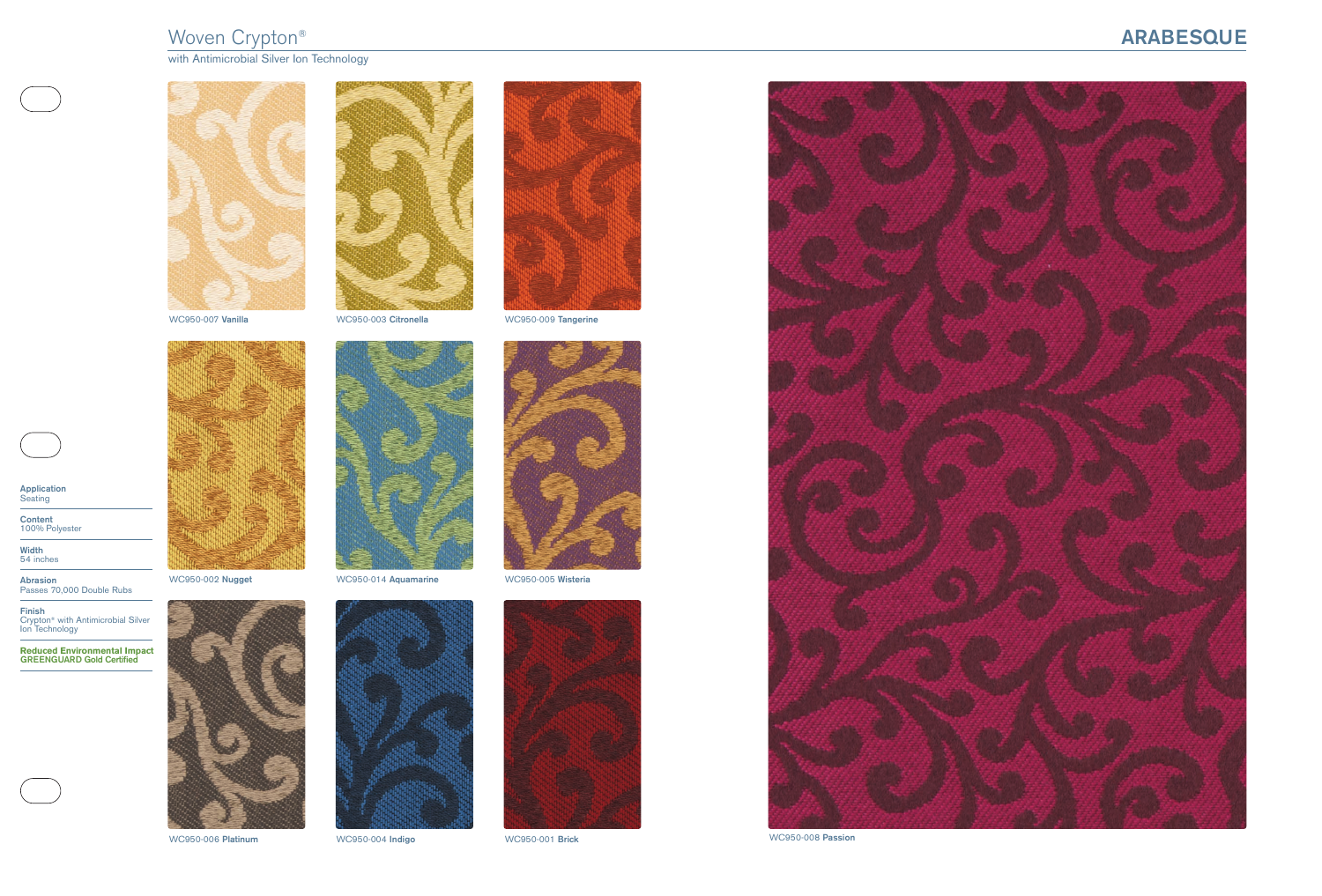## **ARABESQUE**



WC950-008 **Passion**